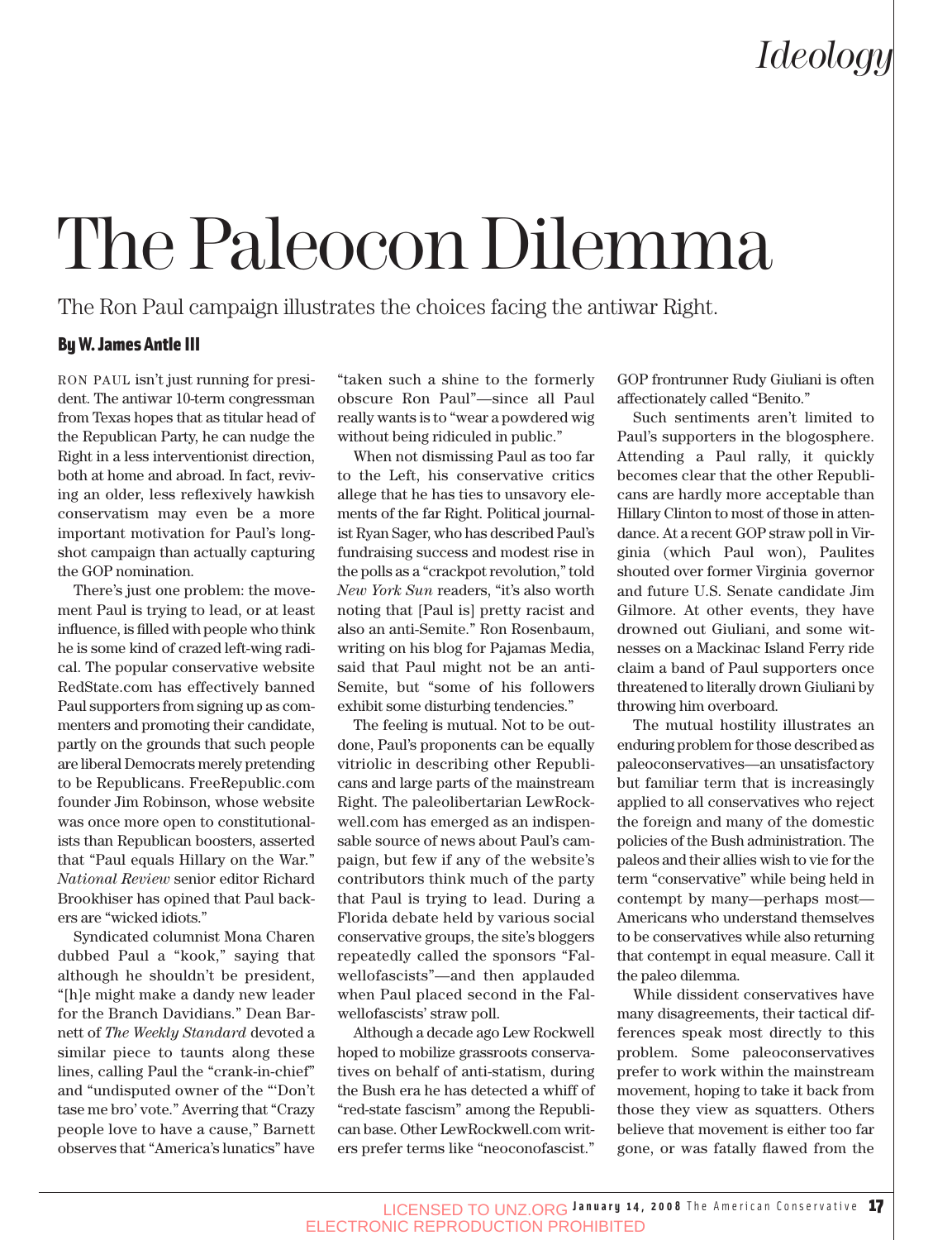### *Ideology*

beginning, and instead seek to forge a "real Right" that will supplant mainstream conservatism. A third group believes that changing American foreign policy should take precedence over all other ideological concerns and therefore favors the creation of a Left-Right anti-neoconservative coalition.

In the Ron Paul campaign, there are elements of all three approaches—each of which has obvious flaws. It is difficult to see how a "real Right" could be politically viable in the United States' nonparliamentary system of government. Many paleos hope that the recent growth of right-wing parties in Europe portends the eventual defeat of multiculturalism and transnational leftism, but the trend could just as easily represent the Right's last gasp. And one needn't agree with David Frum's indictment of "Unpatriotic Conservatives" to envision how easily hard-Right politics attracts undesirables and worse—true racists, anti-Semites, fascists, and neo-Nazis.

Left-Right coalitions are similarly problematic. They almost never end up being dominated by the Right. John O'Sullivan's dictum that all organizations that are not explicitly right-wing become left-wing over time applies to most of the groups that have sprung up in opposition to the Iraq War. Every antiwar conservative has at some point been confronted by his ideological brethren with the antics of MoveOn.org or ANSWER's communist ties. However effective trans-ideological alliances can be when working together on an ad hoc basis, the politics of strange bedfellows has its limits.

The media has taken notice of Paul's support from across the political spectrum, and so have the candidate's conservative detractors. A McClatchy News Service dispatch on pro-Paul crowds observed, "There are people who supported Democrat Howard Dean four years ago and others who backed conservative Republican Pat Buchanan in the 1990s." Republicans apparatchiks often cite Paul's more liberal supporters as evidence that his campaign is some kind of left-wing conspiracy within the GOP. Liberals for Paul could also be a liability in a more practical sense—they are less likely to be eligible to vote for him.

Potentially more damaging is the small but vocal group of genuine racists who have gravitated toward Paul in order to attach themselves to a more mainstream figure, as well as the kind of generic malcontents that Canadian conservative leader Preston Manning once described as "bugs drawn to the light." A \$500 contribution from neo-Nazi Don Black, combined with the campaign's ineffectual response, tarnished a positive news cycle that would have otherwise been dominated by Paul's impressive fundraising. If Paul's multimillion-dollar hauls are accompanied by further improvement in the polls, support from people like Black will only become a bigger problem.

But by virtue of running for the Republican presidential nomination, Paul has staked his campaign on working within the party and the mainstream conservative movement. If he does not run as a third-party candidate in the general election—and so far he is insisting that he won't—his success will be determined by how effectively he does so. In New Hampshire and nationwide, several polls show Paul hovering just below the double digits in surveys that mainly capture his more conventional Republican supporters. That puts Paul roughly where Huckabee was when the press started taking the former Arkansas governor seriously this summer.

At this writing, Paul hasn't had a Huckabee-style surge into the top tier. A major impediment: the binary Left-to-Right political spectrum. While Paul's Republican supporters usually consider him the most conservative candidate, many other likely GOP voters consider his outspoken opposition to the Iraq War an inherently liberal position. When Paul began expressing his antiwar views in forums with his party's other presidential contenders, the head of the Michigan Republican Party—backed by a bevy of conservative commentators like columnist Michelle Malkin—advocated his exclusion from future debates.

The very idea that one could be conservative and yet also dissent from the Bush Doctrine seems inconceivable to some party regulars. "These days, according to some loudmouths," wrote conservative homeschooling activist and Paul supporter Isabel Lyman, "I have more in common with the 'antiwar moonbats' that hold Sunday peace rallies in [Amherst, Massachusetts] than the Republicans that are presently in power."

Ron Paul isn't alone. His House colleague Walter Jones faces one of the most spirited Republican primary challenges in the country due to similar partisan and ideological constraints. Since his election in 1994, Jones has been known as one of the most conservative members of Congress. His lifetime American Conservative Union rating is 91.9 percent, and he achieved a perfect score four times. Jones supported the initial invasion of Iraq and famously led the charge to designate French-fried potatoes "freedom fries" on congressional menus in protest of France's opposition.

Jones hasn't changed his views on the Bush tax cuts, which he still favors, or abortion, which he adamantly opposes. But he has turned against the war in Iraq. Jones now believes his pro-war vote was a mistake and has been trying to make amends by supporting multiple bills aimed at securing a U.S. withdrawal. He has also introduced a resolution requiring the president to get Congress' approval before widening the war into Iran.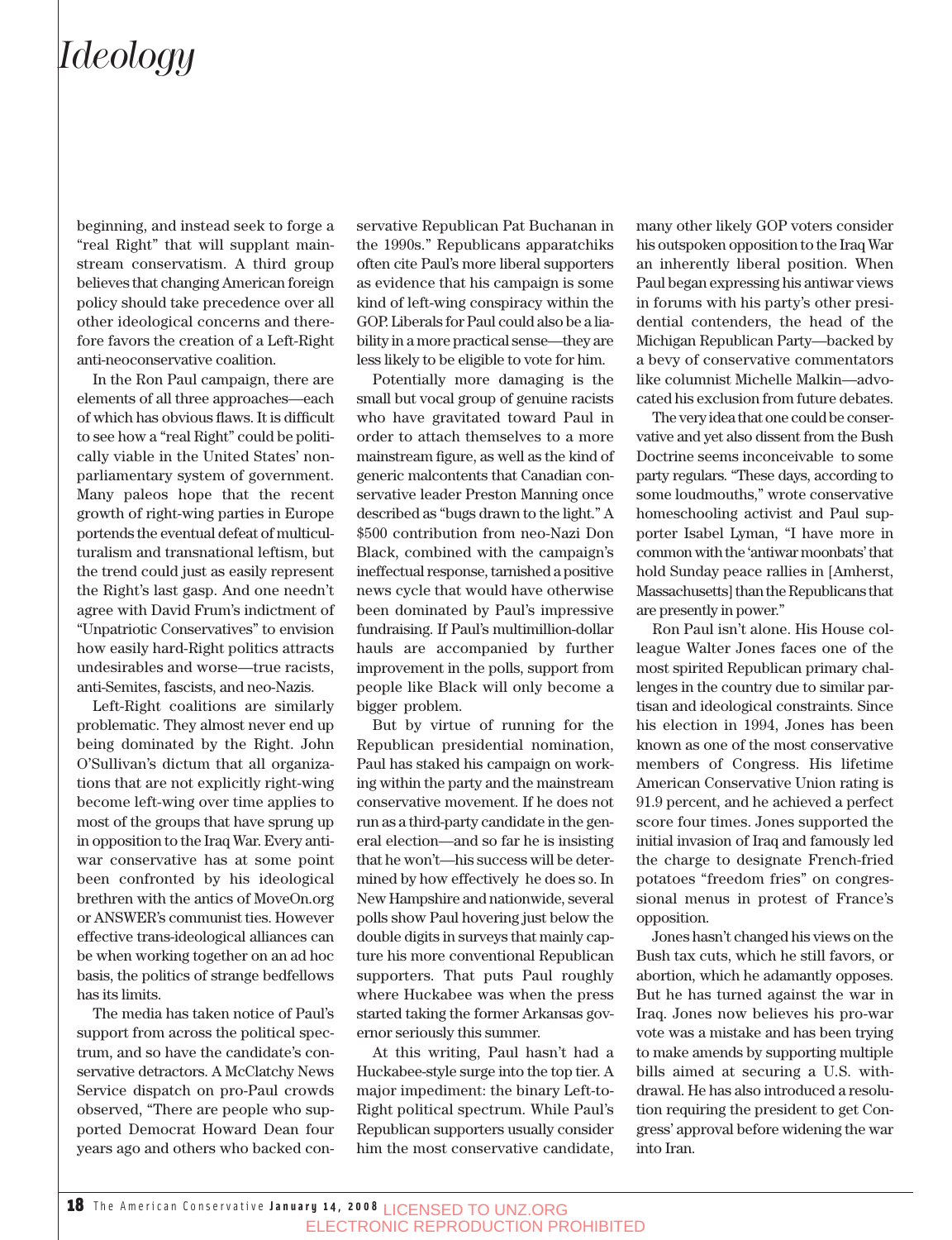These positions have cost Jones the support of many Republican leaders in his heavily military North Carolina district, which houses Camp Lejeune and voted 68 percent for President Bush in 2004. It has also attracted a GOP primary opponent, whose website purports to document "Walter Jones' shift to the political left." While there are a few debatable domestic-policy votes in the challenger Joe McLaughlin's dossier, most of the indictment features votes related to the war.

The particulars: Jones is one of two Republicans to vote twice for a Democratic bill that included a timetable for withdrawal from Iraq. He also voted against the Military Commissions Act, which set guidelines for "enhanced interrogation" of terror detainees, and an extension of the Patriot Act. Jones is one of only four House Republicans with a consistently antiwar voting record. The site features photographs of Jones with his "new liberal friends," including Cindy Sheehan and Dennis Kucinich (half the pictures also include Paul).

According to McLaughlin's campaign website, Jones is the most liberal Republican in the South—they claim 10 congressional Democrats are more conservative—and the third most likely Republican to vote with Democrats. Of course, *National Journal*'s ratings system penalizes conservatives for opposing the party leadership from the right as well as the left, which is why scores of such mainstream Republicans as Jeff Flake and John Sununu have taken a hit.

Concerning Jones's foreign-policy independence, American Conservative Union chairman David Keene—in a *Hill* column otherwise critical of Jones for voting with the Democrats on the war acknowledged that "many conservatives share Jones's misgivings about the way our role in Iraq has morphed from liberator to policeman and nation-builder."

Yet Jones's break with his fellow Republicans on the war has led him to cast votes that make it difficult to continue working within the party. He has criticized the talk-show hosts Rush Limbaugh and Sean Hannity, both popular among GOP primary voters, and referred to their more partisan listeners as "Kool-Aid drinkers." FoxNews drew Jones into the Limbaugh "phony soldiers" controversy. He has supported some Democratic earmarks, a fact that McLaughlin cites with relish, and Jones has voted to advance articles of impeachment against Vice President Dick Cheney, a minority position even among congressional Democrats.

Jones's story is a classic example of the paleo dilemma. For breaking with President Bush and the Republican congressional leaders on an issue that for many Americans defines the Left-Right divide, he is called a liberal by politicians who in many cases have less conservative records than he. Jones responds to the attacks by distancing himself even further from the GOP leadership with which he has grown disillusioned, sometimes voting with a minority of Democrats and just a handful of members of his own party.

There are Republicans who have opposed the war without apparently endangering their political careers— Jones's House colleagues John Duncan of Tennessee and Howard Coble of North Carolina come to mind. But they are few. They are also conservatives for whom opposition to the Bush foreign policy is important, but not the defining issue. For many on the Right, however—both hawk and dove—Iraq isn't just one issue. It is the only issue.

For that reason, the editors of *The Weekly Standard* would likely vote for a liberal hawk like Joe Lieberman—or perhaps even Hillary Clinton—over an antiwar Republican. And Paul, despite his obvious desire to remain a Republican, would surely refrain from endorsing any of his rivals for the nomination because of their foreign-policy positions.

Some even view the paleo-neo divide itself as the most important political issue. Paul Gottfried, for example, has praised Paul's staff (which he describes as "honeycombed with paleolibertarians and paleoconseratives") as "people itching to settle scores with the neocon usurpers of the American Right." Gottfried regards Hillary Clinton as the "lesser evil" compared to Giuliani. Similarly, Bill Kristol told the *New York Times* in 2004 he would vote for John Kerry over Pat Buchanan "or any of the lesser Buchananites on the right."

In this climate, do paleos have a future in American politics as something other than an intellectual curiosity? Perhaps their best ideas, at least, do. As recently as the 1990s, the Right seemed open to non-interventionism. No less a neoconservative than Jeane Kirkpatrick hoped that our Cold War victory meant the United States could be "a normal country in a normal time." Despite *The Weekly Standard*'s protestations, Buchanan finished second in the 1996 GOP primaries, and a majority of Republican congressmen opposed the Kosovo War. The trend toward the immigration-restrictionist position has continued even through the Bush administration's amnesty advocacy.

Ultimately, this will be the real test of whether Ron Paul's campaign is a success, even more than the number of votes he receives in the Republican primaries: Will his campaign be the start of a movement that will endure past 2008? Or will it be remembered as a brief, eccentric, and incoherent coalition? The answer will reveal much about the future of the paleoconservative project.  $\blacksquare$ 

*W. James Antle III is associate editor of* The American Spectator.